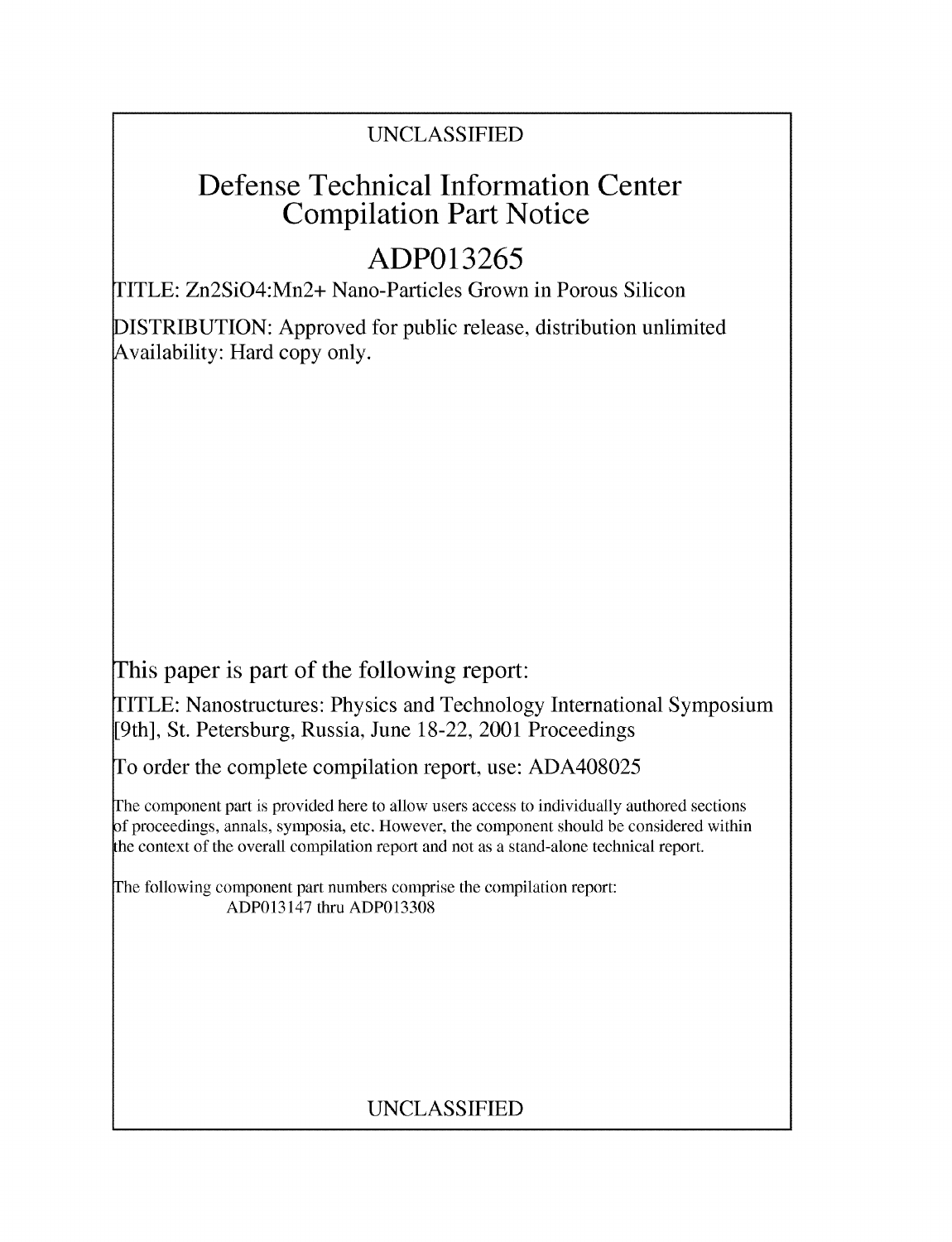9th Int. Symp. "Nanostructures: Physics and Technology" **OAN.08p** St Petersburg, Russia, June 18-22, 2001 **(0** 2001 loffe Institute

### $\text{Zn}_2 \text{SiO}_4$ : $\text{Mn}^{2+}$  nano-particles grown in porous silicon

*N. Taghavinia*†, G. Lerondel†, H. Makino†, A. Yamamoto‡, T. Yao†, Y. Kawazoe† and T. Goto<sup>+</sup>

**t** Institute for Materials Research, Tohoku University, Sendai 980-8577

**1** Department of Physics, Tohoku University, Sendai 980-8578, Japan

Abstract. We have succeeded to grow nano-crystalline  $Zn_2SiO_4$ :  $Mn^{2+}$  particles by chemical impregnation of porous silicon layers and heat treatment. Two different classes of samples have been obtained: green luminescent samples at 525 nm and yellow luminescent ones at 575 nm. We identify the green luminescence as the conventional luminescence of the alpha phase of  $Zn_2SiO_4$ :  $Mn^{2+}$ , however the yellow luminescence comes from the beta phase of  $Zn_2\overline{S}iO_4$ :  $Mn^{2+}$ . XRD peaks of the yellow luminescent samples show wide and weak peaks, indicating smaller particles, compared to green luminescent particles. We discuss about the conditions which result in either green or yellow luminescent samples.

### Introduction

Porous materials have been frequently used as a host to grow nano-structures. Porous silicon, having nanometer sized holes and with the ease of its formation is a good choice in this respect. The holes in the porous silicon layers allow impregnation of the layer with chemicals to grow other phases inside the layer or modify the properties of the layer. Impregnation of porous silicon with various dyes **[1]** is an example. On the other hand,  $Zn_2SiO_4$ :  $Mn^{2+}$  is an important phosphor which is particularly used in plasma displays. Its powder form is usually synthesized by solid state reaction of the starting powders. It luminesces at green peaking at about 525 nm.

Here we report a new method to grow  $Zn_2SiO_4$ :  $Mn^{2+}$  nano-particles into an oxidized porous silicon layer. This is a new concept in the impregnation of porous silicon, i.e. the growth of highly luminescent phosphor particles inside the porous layer. This involves the reaction of silicon walls with the impregnating chemicals, leading to a new phase inside the pores. This is also a new concept in phosphor applications, i.e. phsophor nano-particles embedded into a porous layer. In the following sections we report the details of experiment and results.

### 1. Experimental

Porous silicon layers were formed by the conventional electrochemical method. For most of the experiments,  $p^+$  type wafers were processed using 17.5 percent HF solution and 80 mA/cm<sup>2</sup> current density. This leads to meso-porous layers with 70 percent porosity and almost 10 nm pore size. The typical thickness of layers is 15 nm. Porous silicon samples were impregnated by immersing them into  $Zn(NO_3)_2 + x Mn(NO_3)_2$  solution for almost one hour. x is in the range of a few percent. Samples were then dried and put into the furnace for slow ramp heating up to  $400^{\circ}$ C followed by high temperature firing at 1050 $^{\circ}$ C. This leads to the formation of Mn doped zinc silicate crystallites in a transparent matrix of oxidized porous silicon.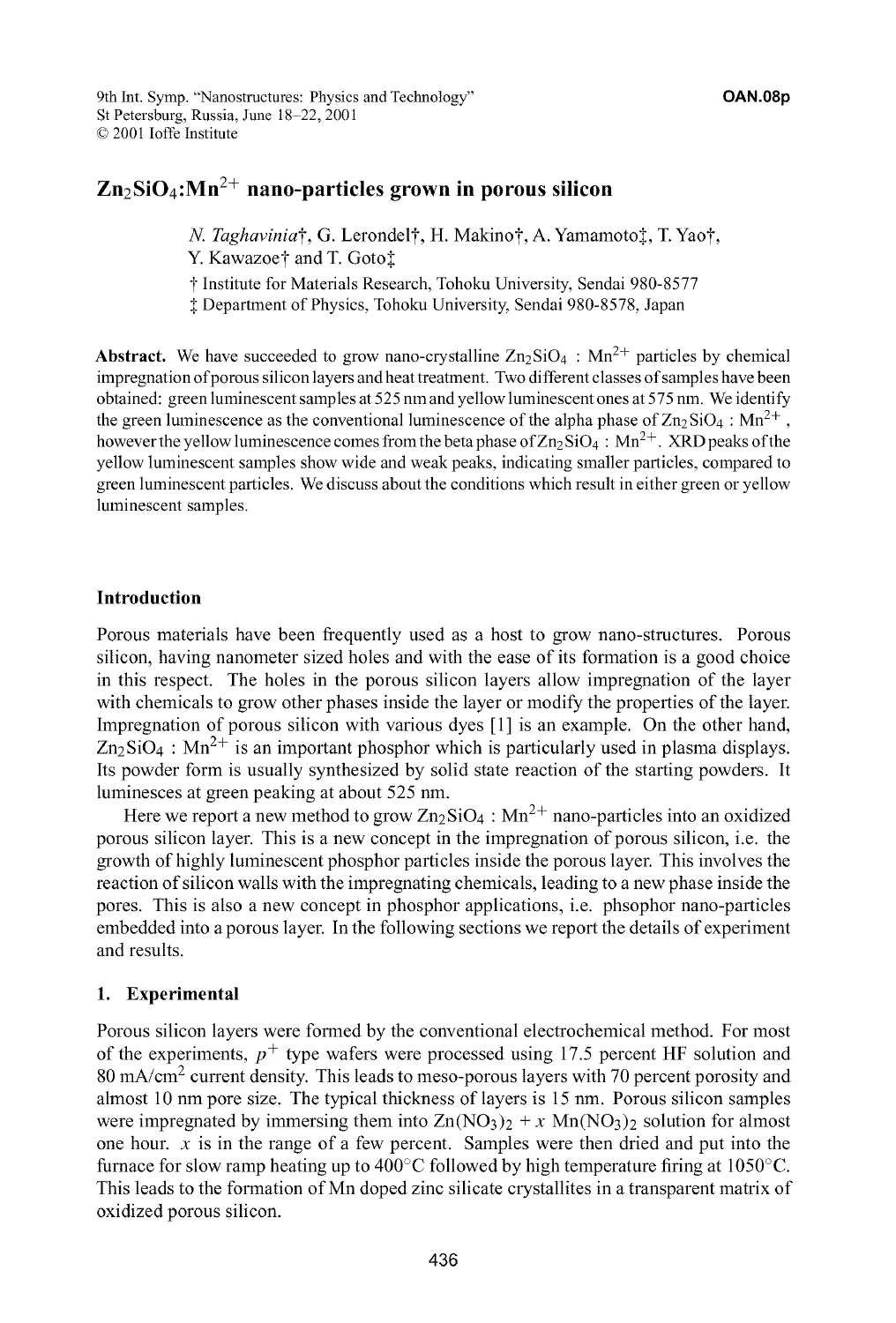#### 2. Results and discussion

With some variation in the details of the above conditions, both green and yellow luminescent samples can be obtained. These conditions are discussed later. Figure 1 shows the PL spectra for green and yellow luminescence at room temperature. The green luminescence is the conventional green of  $Zn_2SiO<sub>4</sub>$ :  $Mn^{2+}$  phosphor, occurring at about 525 nm. The yellow luminescence peaks at 575 nm, with a peak width of 54 nm compared to 38 nm in case of the green peak. The peaks are featureless, even at low temperature. Decreasing the temperature down to 10 K makes the peaks narrower, but the intensity does not increase more than 20 percent in both cases. For green samples, the peak intensity is up to 40 percent of the commercial  $\text{Zn}_2\text{SiO}_4$ :  $\text{Mn}^2$ + phosphor, while this ratio is about 15 percent for yellow luminescence (by comparing the peak heights without instrument sensitivity correction).

The PLE of both green and yellow are quite similar, with some blue shift in case of yellow one. This demonstrates that the origin of both luminescence is the Mn activator. More insight about the difference between green and yellow luminescent samples can be obtained by the XRD data. Figure 2 shows the XRD patterns for both kinds of samples. The pattern for the green sample corresponds exactly to the rhombohedral phase of  $Zn_2SiO<sub>4</sub>$ , also known as  $\alpha$  – Zn<sub>2</sub>SiO<sub>4</sub>. There is no additional peak, indicating that no ZnO, MnO<sub>x</sub> or crystalline  $SiO<sub>2</sub>$  is present. The relatively large size of particles explains the almost sharp diffraction peaks. From the peak width the size estimated to be about 200 nm. The XRD pattern for the yellow sample consists of weak and broad peaks, at positions different



Fig. 1. Normalized PL intensity for green and yellow luminescent samples.



Fig. 2. The XRD patterns of green and yellow luminescent samples. The green sample shows the peaks of  $\alpha$  - Zn<sub>2</sub>SiO<sub>4</sub>, while the yellow one resembles the  $\beta$  phase.